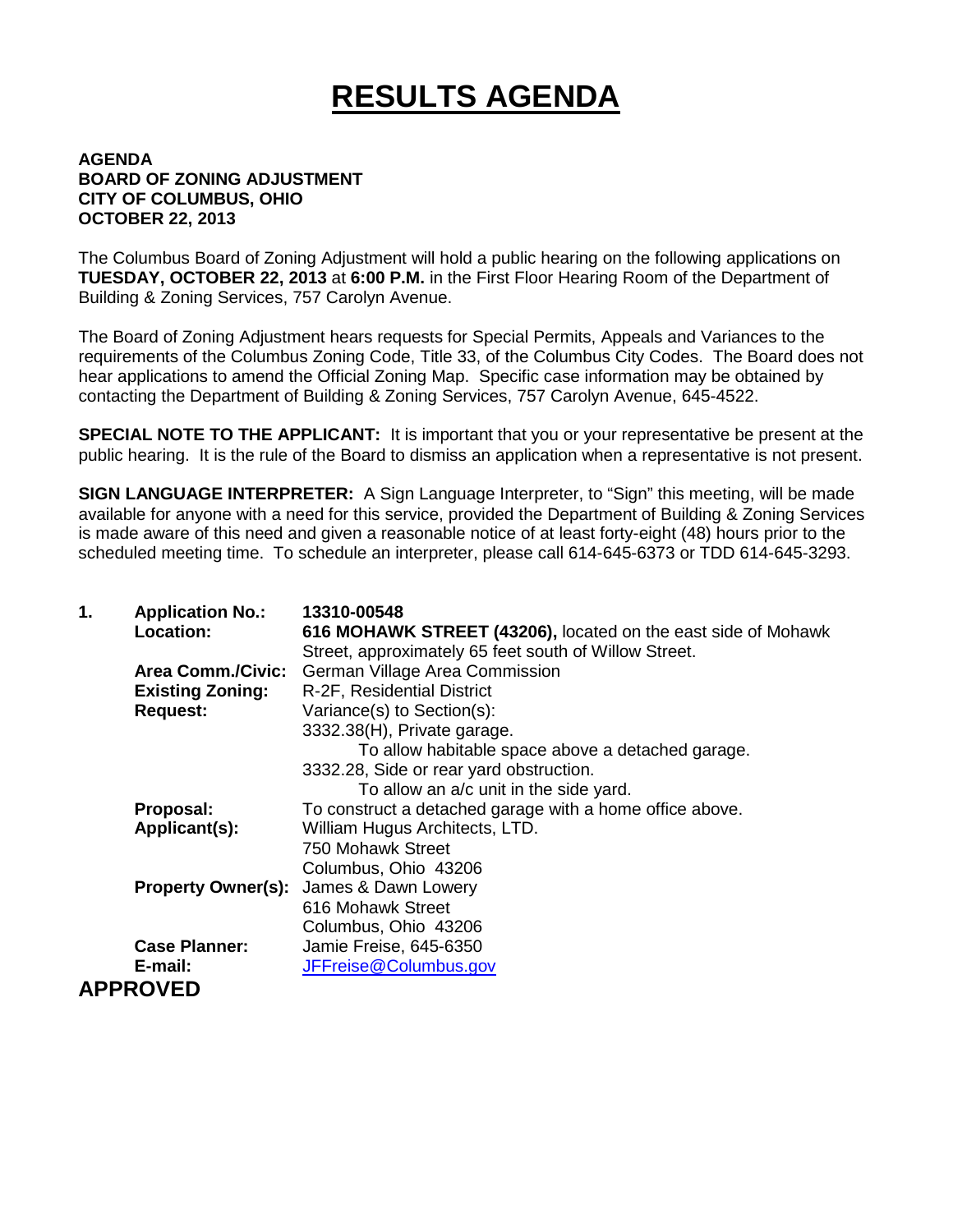| 2. | <b>Application No.:</b>   | 13310-00562                                                                 |
|----|---------------------------|-----------------------------------------------------------------------------|
|    | Location:                 | 2257 ASHLEY DRIVE (43224), located at the southwest corner of Olen          |
|    |                           | Ave. & Ashley Dr.                                                           |
|    | <b>Area Comm./Civic:</b>  | <b>Northland Community Council</b>                                          |
|    | <b>Existing Zoning:</b>   | SR, Suburban Residential District                                           |
|    | <b>Request:</b>           | Variance(s) to Section(s):                                                  |
|    |                           | 3332.20, Building lines; definitions.                                       |
|    |                           | To reduce the required building line from 25 ft. to 19 ft., 6 in.           |
|    | Proposal:                 | To allow a room addition (enclosed sun room) to remain 5 ft. 6 in. into the |
|    |                           | required building setback.                                                  |
|    | Applicant(s):             | Cheryl L. Moland                                                            |
|    |                           | 2257 Ashley Dr.                                                             |
|    |                           | Columbus, Ohio 43224                                                        |
|    | <b>Property Owner(s):</b> | Same as applicant.                                                          |
|    | <b>Case Planner:</b>      | Dave Reiss, 645-7973                                                        |
|    | E-mail:                   | DJReiss@Columbus.gov                                                        |
|    | <b>APPROVED</b>           |                                                                             |

| 3. | <b>Application No.:</b>   | 13310-00576 (POSTPONED)                                                                                                                                                                   |
|----|---------------------------|-------------------------------------------------------------------------------------------------------------------------------------------------------------------------------------------|
|    | Location:                 | 2701 INDIANOLA AVENUE (43202), located at the northwest corner of                                                                                                                         |
|    |                           | Cliffside Dr. & Indianola Ave.                                                                                                                                                            |
|    | <b>Area Comm./Civic:</b>  | University Area Commission                                                                                                                                                                |
|    | <b>Existing Zoning:</b>   | C-4, Commercial District                                                                                                                                                                  |
|    | <b>Request:</b>           | Variance(s) to Section(s):                                                                                                                                                                |
|    |                           | 3312.49, Minimum numbers of parking spaces required.                                                                                                                                      |
|    |                           | To reduce the minimum number of additional parking spaces from                                                                                                                            |
|    |                           | 29 to 0. (9 parking spaces to be provided)                                                                                                                                                |
|    |                           | 3312.21, Landscaping and screening.                                                                                                                                                       |
|    |                           | To not provide the required landscaping and screening for the<br>parking lot.                                                                                                             |
|    |                           | 3312.27, Parking setback line.                                                                                                                                                            |
|    |                           | To reduce the required parking setback lines from 10 ft. to 0 ft.<br>along Cliffside Dr. and to 4 ft. along Indianola Ave.                                                                |
|    |                           | 3321.05, Vision clearance.                                                                                                                                                                |
|    |                           | To obstruct vision clearance at the driveway entrance with<br>plantings. Also to obstruct the intersection of an alley and a street<br>with plantings and a portion of one parking space. |
|    | Proposal:                 | To convert an office building into a restaurant.                                                                                                                                          |
|    | Applicant(s):             | Tim Lai                                                                                                                                                                                   |
|    |                           | 400 W. Rich St.                                                                                                                                                                           |
|    |                           | Columbus, Ohio 43215                                                                                                                                                                      |
|    | <b>Property Owner(s):</b> | Cliffside Realty, L.L.C.                                                                                                                                                                  |
|    |                           | 2057 Decker Ct.                                                                                                                                                                           |
|    |                           | Columbus, Ohio 43235                                                                                                                                                                      |
|    | <b>Case Planner:</b>      | Dave Reiss, 645-7973                                                                                                                                                                      |
|    | E-mail:                   | DJReiss@Columbus.gov                                                                                                                                                                      |
|    | <b>POSTPONED</b>          |                                                                                                                                                                                           |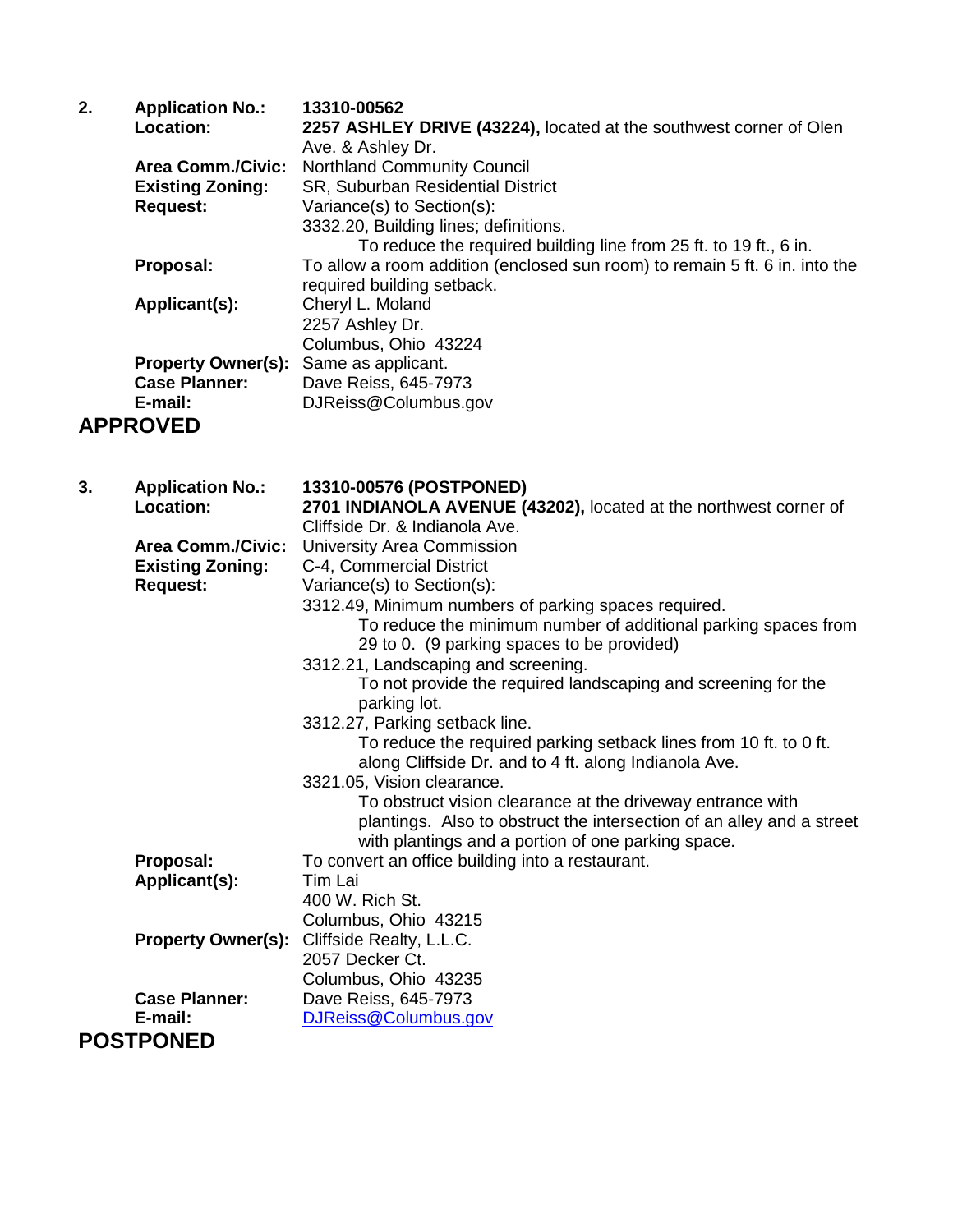| 4. | <b>Application No.:</b><br><b>Location:</b><br><b>Area Comm./Civic:</b><br><b>Existing Zoning:</b><br><b>Request:</b> | 13310-00577<br>796 SOUTH FIFTH STREET (43206), located on the east side of South<br>Fifth Street, approximately 130 feet north of Kossuth Street.<br>German Village Area Commission<br>R-2F, Residential District<br>Variance(s) to Section(s):<br>3332.38(H), Private garage.<br>To allow habitable space above a detached garage.<br>3332.28, Side or rear yard obstruction.<br>To allow an a/c unit in the side yard. |
|----|-----------------------------------------------------------------------------------------------------------------------|--------------------------------------------------------------------------------------------------------------------------------------------------------------------------------------------------------------------------------------------------------------------------------------------------------------------------------------------------------------------------------------------------------------------------|
|    | Proposal:<br>Applicant(s):                                                                                            | To construct a detached garage with a home office above.<br>William Hugus Architects, LTD.<br>750 Mohawk Street<br>Columbus, Ohio 43206                                                                                                                                                                                                                                                                                  |
|    | <b>Property Owner(s):</b>                                                                                             | Martha Brewer & Scott Motley<br>796 South Fifth Street<br>Columbus, Ohio 43206                                                                                                                                                                                                                                                                                                                                           |
|    | <b>Case Planner:</b><br>E-mail:                                                                                       | Jamie Freise, 645-6350<br>JFFreise@Columbus.gov                                                                                                                                                                                                                                                                                                                                                                          |
|    | <b>POSTPONED</b>                                                                                                      |                                                                                                                                                                                                                                                                                                                                                                                                                          |
|    |                                                                                                                       |                                                                                                                                                                                                                                                                                                                                                                                                                          |
| 5. | <b>Application No.:</b>                                                                                               | 13310-00580                                                                                                                                                                                                                                                                                                                                                                                                              |
|    | <b>Location:</b>                                                                                                      | 85 & 99 MARILLA ROAD (43207), located on the south side of Marilla Rd.,                                                                                                                                                                                                                                                                                                                                                  |
|    | <b>Area Comm./Civic:</b>                                                                                              | approximately 592 ft. east of S. High St.<br>Far South Area Commission                                                                                                                                                                                                                                                                                                                                                   |
|    | <b>Existing Zoning:</b>                                                                                               | RRR, Restricted Rural Residential District                                                                                                                                                                                                                                                                                                                                                                               |
|    | <b>Request:</b>                                                                                                       | Variance(s) to Section(s):                                                                                                                                                                                                                                                                                                                                                                                               |
|    |                                                                                                                       | 3332.05, Area district lot width requirements.                                                                                                                                                                                                                                                                                                                                                                           |
|    |                                                                                                                       | To reduce the minimum lot width from 100 ft. to approximately 98.9<br>ft. at 85 Marilla and to approximately 70 ft. at 99 Marilla.                                                                                                                                                                                                                                                                                       |
|    |                                                                                                                       | 3332.25, Maximum side yards required.                                                                                                                                                                                                                                                                                                                                                                                    |
|    |                                                                                                                       | To reduce the maximum side yard area required from 19.78 ft. to                                                                                                                                                                                                                                                                                                                                                          |
|    |                                                                                                                       | 18.5 ft. at 85 Marilla.<br>3332.26, Minimum side yard permitted.                                                                                                                                                                                                                                                                                                                                                         |
|    |                                                                                                                       | To reduce the minimum side yard from 7.5 ft. to 7.2 ft. along the                                                                                                                                                                                                                                                                                                                                                        |
|    |                                                                                                                       | east property line at 85 Marilla and to 7.2 ft. along the west property<br>line at 99 Marilla.                                                                                                                                                                                                                                                                                                                           |
|    |                                                                                                                       | 3332.08, RRR area district requirements.                                                                                                                                                                                                                                                                                                                                                                                 |
|    |                                                                                                                       | To reduce the minimum lot area from 20,000 sq. ft. to approximately<br>17,150 sq. ft. at 85 Marilla and to approximately 13,090 sq. ft. at 99<br>Marilla.                                                                                                                                                                                                                                                                |
|    | Proposal:                                                                                                             | To create a lot split.                                                                                                                                                                                                                                                                                                                                                                                                   |
|    | Applicant(s):                                                                                                         | Brian S. Artz                                                                                                                                                                                                                                                                                                                                                                                                            |
|    |                                                                                                                       | 560 E. Town St.                                                                                                                                                                                                                                                                                                                                                                                                          |
|    | <b>Property Owner(s):</b>                                                                                             | Columbus, Ohio 43215<br>Marilla Road, L.L.C.                                                                                                                                                                                                                                                                                                                                                                             |
|    |                                                                                                                       | 1924 Maiden Ln.                                                                                                                                                                                                                                                                                                                                                                                                          |
|    |                                                                                                                       | Springfield, Ohio 45504                                                                                                                                                                                                                                                                                                                                                                                                  |
|    | <b>Case Planner:</b>                                                                                                  | Dave Reiss, 645-7973                                                                                                                                                                                                                                                                                                                                                                                                     |
|    | E-mail:                                                                                                               | DJReiss@Columbus.gov                                                                                                                                                                                                                                                                                                                                                                                                     |
|    | <b>APPROVED</b>                                                                                                       |                                                                                                                                                                                                                                                                                                                                                                                                                          |

**6. Application No.: 13310-00585**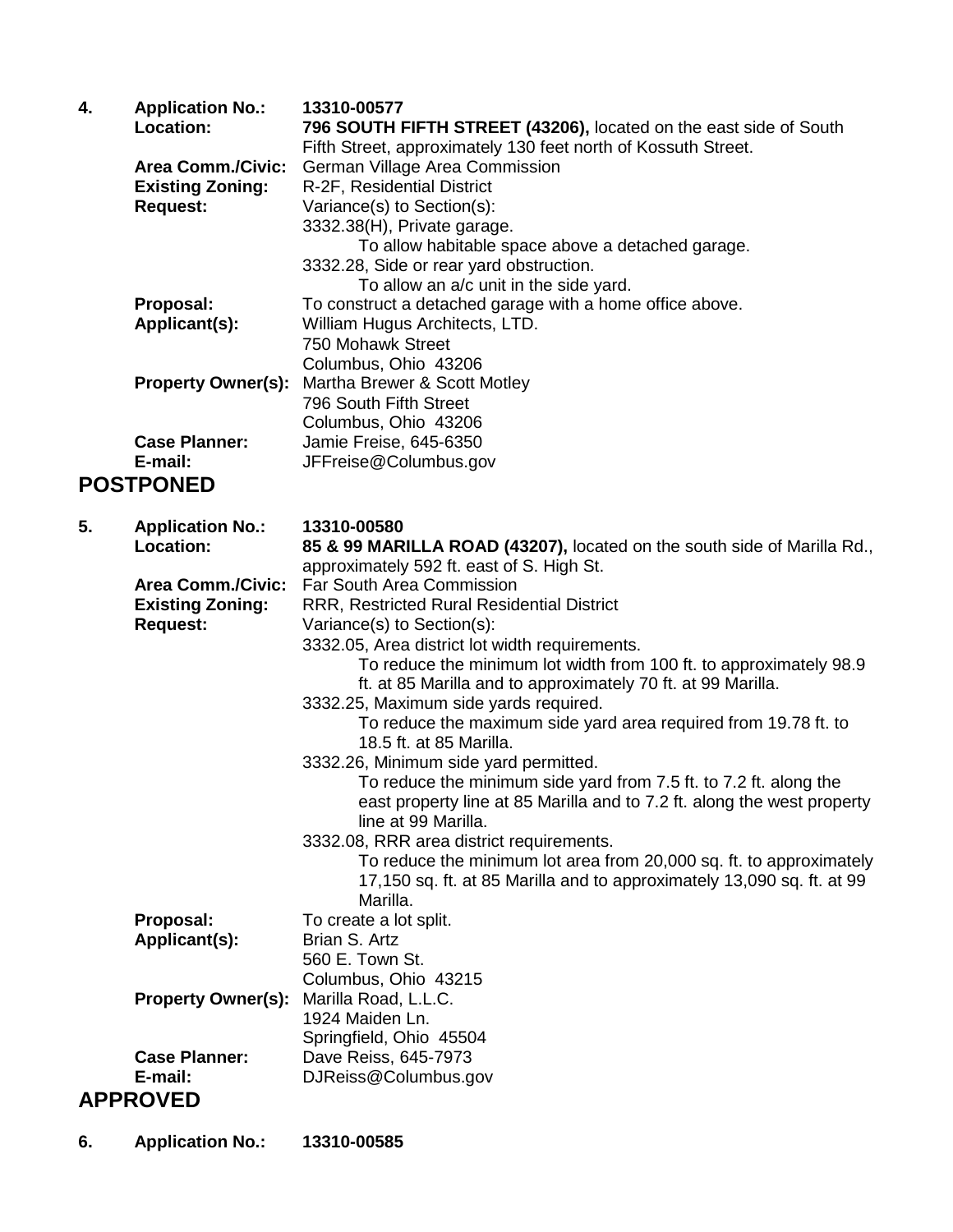| Location:                 | 159 FALLIS ROAD (43214), located on the south side of Fallis Road, |
|---------------------------|--------------------------------------------------------------------|
|                           | approximately 380 feet east of Foster Street.                      |
|                           | <b>Area Comm./Civic:</b> Clintonville Area Commission              |
| <b>Existing Zoning:</b>   | R-3, Residential District                                          |
| <b>Request:</b>           | Variance(s) to Section(s):                                         |
|                           | 3332.38(G), Private garage.                                        |
|                           | To increase the allowable height of a garage from 15' to 18'8".    |
|                           | 3332.38(F), Private garage.                                        |
|                           | To increase the allowable area from 720 sq.ft. to 792 sq.ft.       |
| Proposal:                 | To construct a new detached garage.                                |
| Applicant(s):             | Shawn McNeil, Just Garages                                         |
|                           | 370 Charleston Avenue                                              |
|                           | Columbus, Ohio 43214                                               |
| <b>Property Owner(s):</b> | Linda Jones                                                        |
|                           | 159 Fallis Road                                                    |
|                           | Columbus, Ohio                                                     |
| <b>Case Planner:</b>      | Jamie Freise, 645-6350                                             |
| E-mail:                   | JFFreise@Columbus.gov                                              |
| <b>APPROVED</b>           |                                                                    |

| 7. | <b>Application No.:</b>   | 13310-00596                                                         |
|----|---------------------------|---------------------------------------------------------------------|
|    | Location:                 | 851 WEST THIRD AVENUE (43212), located at the southeast corner of   |
|    |                           | <b>Edgehill Road and Third Avenue</b>                               |
|    | <b>Area Comm./Civic:</b>  | 5th by Northwest Area Commission                                    |
|    | <b>Existing Zoning:</b>   | M, Manufacturing District                                           |
|    | <b>Request:</b>           | Variance(s) to Section(s):                                          |
|    |                           | 3363.27, Height and area regulations.                               |
|    |                           | To reduce the minimum setback along Edgehill Road and Yard          |
|    |                           | Street from 25 feet to 8 feet.                                      |
|    |                           | 3312.25, Manuevering.                                               |
|    |                           | To allow maneuvering over a parcel line or municipal line.          |
|    |                           | 3312.29, Parking Space.                                             |
|    |                           | To reduce the parking space size from 9'x18' wide to 2'x18' wide (6 |
|    |                           | total).                                                             |
|    |                           | 3312.49, Minimum numbers of parking spaces required.                |
|    |                           | To reduce the minimum required parking count from 145 spaces to     |
|    |                           | 50 spaces (211 total spaces provided).                              |
|    | Proposal:                 | To construct a new mixed use building.                              |
|    | Applicant(s):             | Josh Cummings, EMH&T                                                |
|    |                           | 5500 New Albany Road                                                |
|    |                           | Columbus, Ohio 43054                                                |
|    | <b>Property Owner(s):</b> | NRI Equity Land Investments, LLC                                    |
|    |                           | 375 North Front Street                                              |
|    |                           | Columbus, Ohio 43215                                                |
|    | <b>Case Planner:</b>      | Jamie Freise, 645-6350                                              |
|    | E-mail:                   | JFFreise@Columbus.gov                                               |
|    | <b>APPROVED</b>           |                                                                     |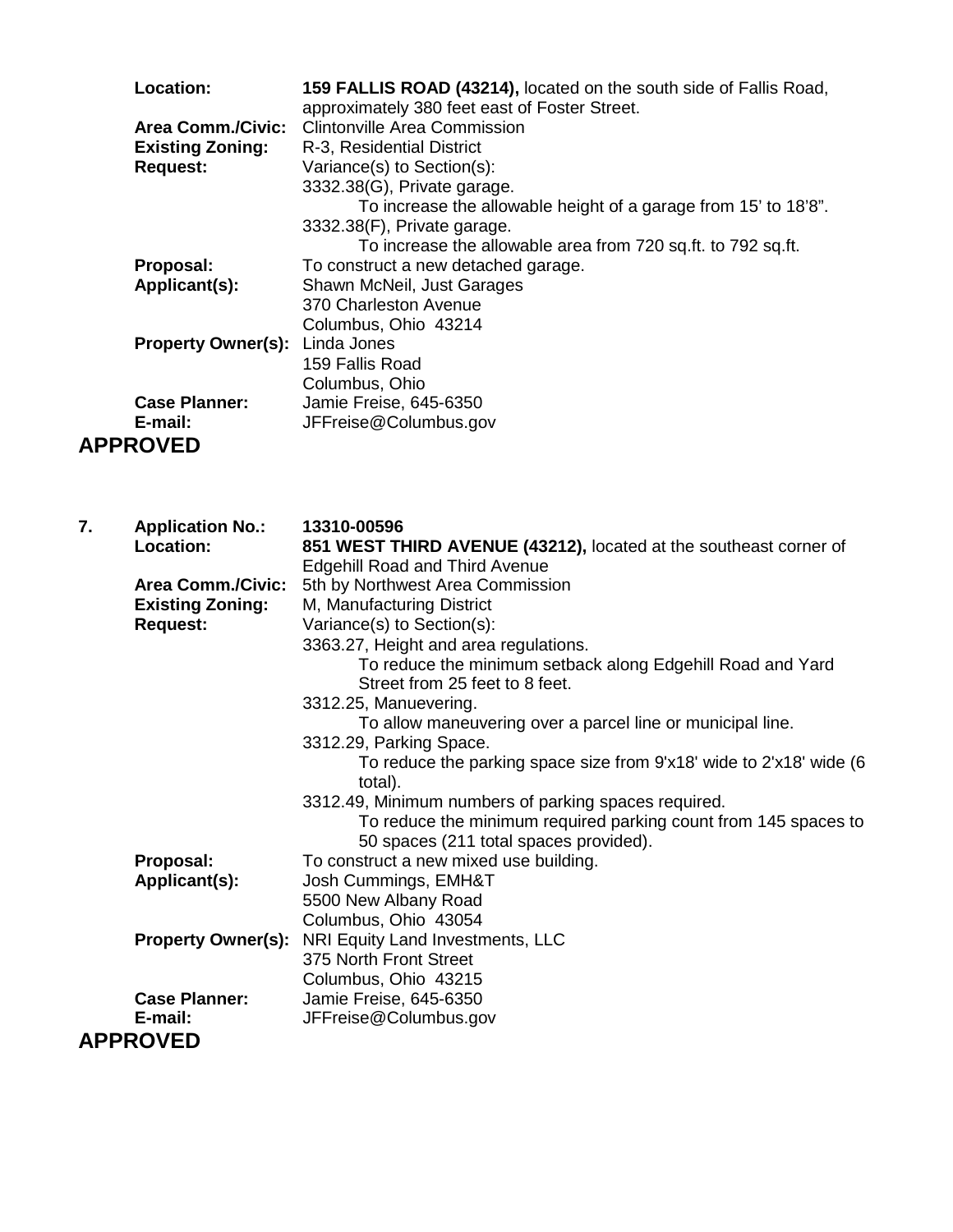## **HOLDOVER CASES**

| 8. | <b>Application No.:</b>   | 13310-00508                                                                                        |
|----|---------------------------|----------------------------------------------------------------------------------------------------|
|    | Location:                 | 961 SOUTH HIGH STREET (43206), located on the west side of South                                   |
|    | <b>Area Comm./Civic:</b>  | High Street, approximately 60 ft. south of Frederick Street.<br><b>Brewery District Commission</b> |
|    | <b>Existing Zoning:</b>   | C-4, Commercial District                                                                           |
|    |                           |                                                                                                    |
|    | <b>Request:</b>           | Variance(s) to Section(s):                                                                         |
|    |                           | 3312.49, Minimum number of parking spaces.                                                         |
|    |                           | To reduce the minimum number of additional parking spaces from                                     |
|    |                           | 13 to 0.                                                                                           |
|    | Proposal:                 | To legitimize an existing patio and enclosed porch.                                                |
|    | Applicant(s):             | Erik Gresak, c/o Laura McGregor Comeck, Esq.                                                       |
|    |                           | 500 South Front Street                                                                             |
|    |                           | Columbus, Ohio 43215                                                                               |
|    | <b>Property Owner(s):</b> | Michael and Barbara Ferris                                                                         |
|    |                           | 533 South Third Street                                                                             |
|    |                           | Columbus, Ohio 43215                                                                               |
|    | <b>Case Planner:</b>      | Jamie Freise, 645-6350                                                                             |
|    | E-mail:                   | JFFreise@Columbus.gov                                                                              |
|    | <b>APPROVED</b>           |                                                                                                    |
|    |                           |                                                                                                    |
|    |                           |                                                                                                    |
| 9. | <b>Application No.:</b>   | 13310-00394 (POSTPONED)                                                                            |
|    | <b>Location:</b>          | 3532 WICKLOW ROAD (43204), located at the northwest corner of                                      |
|    |                           | Josephine Ave. and Wicklow Rd.                                                                     |
|    | <b>Area Comm./Civic:</b>  | <b>Hilltop Area Commission</b>                                                                     |
|    | <b>Existing Zoning:</b>   | C-4, Commercial District                                                                           |
|    | <b>Request:</b>           | Variance(s) to Section(s):                                                                         |
|    |                           | 3332.38, Private garage.                                                                           |
|    |                           | To increase the allowable square footage of a private, detached                                    |
|    |                           | garage from 720 sq. ft. to 994.98 sq. ft.; an increase of 274.98 sq.                               |
|    |                           | ft. Also, to allow the overall height of the garage to exceed 15 ft.                               |
|    |                           | 3312.43, Required surface for parking.                                                             |
|    |                           | To permit the use of a gravel surface for a driveway instead of                                    |
|    |                           | improving the same with an approved hard surface.                                                  |
|    |                           | 3332.21, Building lines.                                                                           |
|    |                           | To reduce the required building setback for cement block pillars and                               |
|    |                           | walls to 0 ft.                                                                                     |
|    |                           | 3321.05, Vision clearance.                                                                         |
|    |                           | To not maintain a 30 ft. clear vision triangle at a street intersection.                           |
|    | Proposal:                 | To allow an existing 995 sq. ft. garage, constructed in 2001, to remain.                           |
|    | Applicant(s):             | George R. Ambro                                                                                    |
|    |                           | 264 S. Washington Ave.                                                                             |
|    |                           | Columbus, Ohio 43215                                                                               |
|    | <b>Property Owner(s):</b> | Don Nichols                                                                                        |
|    |                           | 3076 Parkside Rd.                                                                                  |
|    |                           | Columbus, Ohio 43204                                                                               |
|    | <b>Case Planner:</b>      | Dave Reiss, 645-7973                                                                               |
|    | E-mail:                   | DJReiss@Columbus.gov                                                                               |
|    | <b>POSTPONED</b>          |                                                                                                    |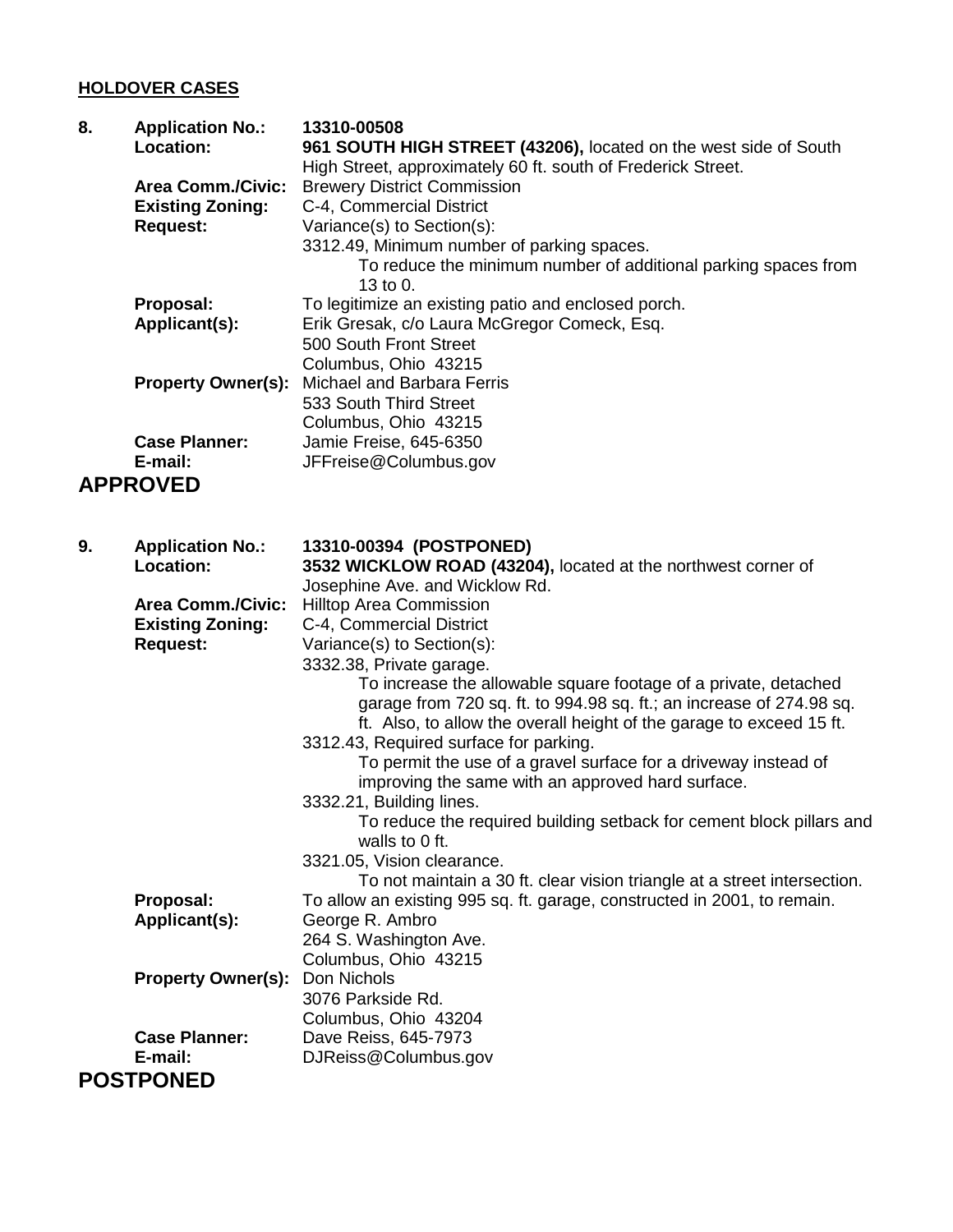| 10. | <b>Application No.:</b><br>Location:                                   | 13310-00506 (POSTPONED)<br>423-431 EAST LIVINGSTON AVENUE (43215), located at the southeast<br>corner of Lathrop St. & E. Livingston Ave.                                                                                                       |
|-----|------------------------------------------------------------------------|-------------------------------------------------------------------------------------------------------------------------------------------------------------------------------------------------------------------------------------------------|
|     | <b>Area Comm./Civic:</b><br><b>Existing Zoning:</b><br><b>Request:</b> | South Side Area Commission<br>C-4, Commercial District<br>Variance(s) to Section(s):<br>3312.49, Minimum numbers of parking spaces required.<br>To reduce the required number of additional parking spaces from                                 |
|     | Proposal:                                                              | 94 to 0. (31 spaces are provided.)<br>To convert an 8,000 sq. ft. retail commercial building into three restaurant                                                                                                                              |
|     |                                                                        | uses.                                                                                                                                                                                                                                           |
|     | Applicant(s):                                                          | Jack Wendell, Project Coordinator; STG Development<br>536 S. Wall St., Suite 300                                                                                                                                                                |
|     |                                                                        | Columbus, Ohio 43215                                                                                                                                                                                                                            |
|     | <b>Property Owner(s):</b>                                              | Livingston 431, L.L.C.                                                                                                                                                                                                                          |
|     |                                                                        | 536 S. Wall St., 1st Floor; Suite 200<br>Columbus, Ohio 43215                                                                                                                                                                                   |
|     | <b>Case Planner:</b>                                                   | Dave Reiss, 645-7973                                                                                                                                                                                                                            |
|     | E-mail:                                                                | DJReiss@Columbus.gov                                                                                                                                                                                                                            |
|     | <b>POSTPONED</b>                                                       |                                                                                                                                                                                                                                                 |
|     |                                                                        |                                                                                                                                                                                                                                                 |
| 11. | <b>Application No.:</b>                                                | 13310-00530                                                                                                                                                                                                                                     |
|     | Location:                                                              | 1164 MATTHIAS DRIVE (43224), located at the northeast corner of                                                                                                                                                                                 |
|     | <b>Area Comm./Civic:</b>                                               | Matthias Dr. & Maize Rd.<br><b>Northland Community Council</b>                                                                                                                                                                                  |
|     | <b>Existing Zoning:</b>                                                | SR, Suburban Residential District                                                                                                                                                                                                               |
|     | <b>Request:</b>                                                        | Variance(s) to Section(s):                                                                                                                                                                                                                      |
|     |                                                                        | 3321.05, Vision clearance.                                                                                                                                                                                                                      |
|     |                                                                        | To construct a privacy fence that exceeds 2-1/2 ft. in height at<br>approximately 4 inches from the property line in a required yard.<br>Also, to obstruct the clear vision triangle with a fence at the<br>adjoining neighbor's property line. |
|     | Proposal:                                                              | To construct a 6 ft., 100% opaque privacy fence in a required yard.                                                                                                                                                                             |
|     | Applicant(s):                                                          | <b>Michael Tiano</b>                                                                                                                                                                                                                            |
|     |                                                                        | 1164 Matthias Dr.                                                                                                                                                                                                                               |
|     | <b>Property Owner(s):</b>                                              | Columbus, Ohio 43224<br>Same as owner.                                                                                                                                                                                                          |
|     |                                                                        |                                                                                                                                                                                                                                                 |

**E-mail:** DJReiss@Columbus.gov **TABLED**

**Case Planner:** Dave Reiss, 645-7973